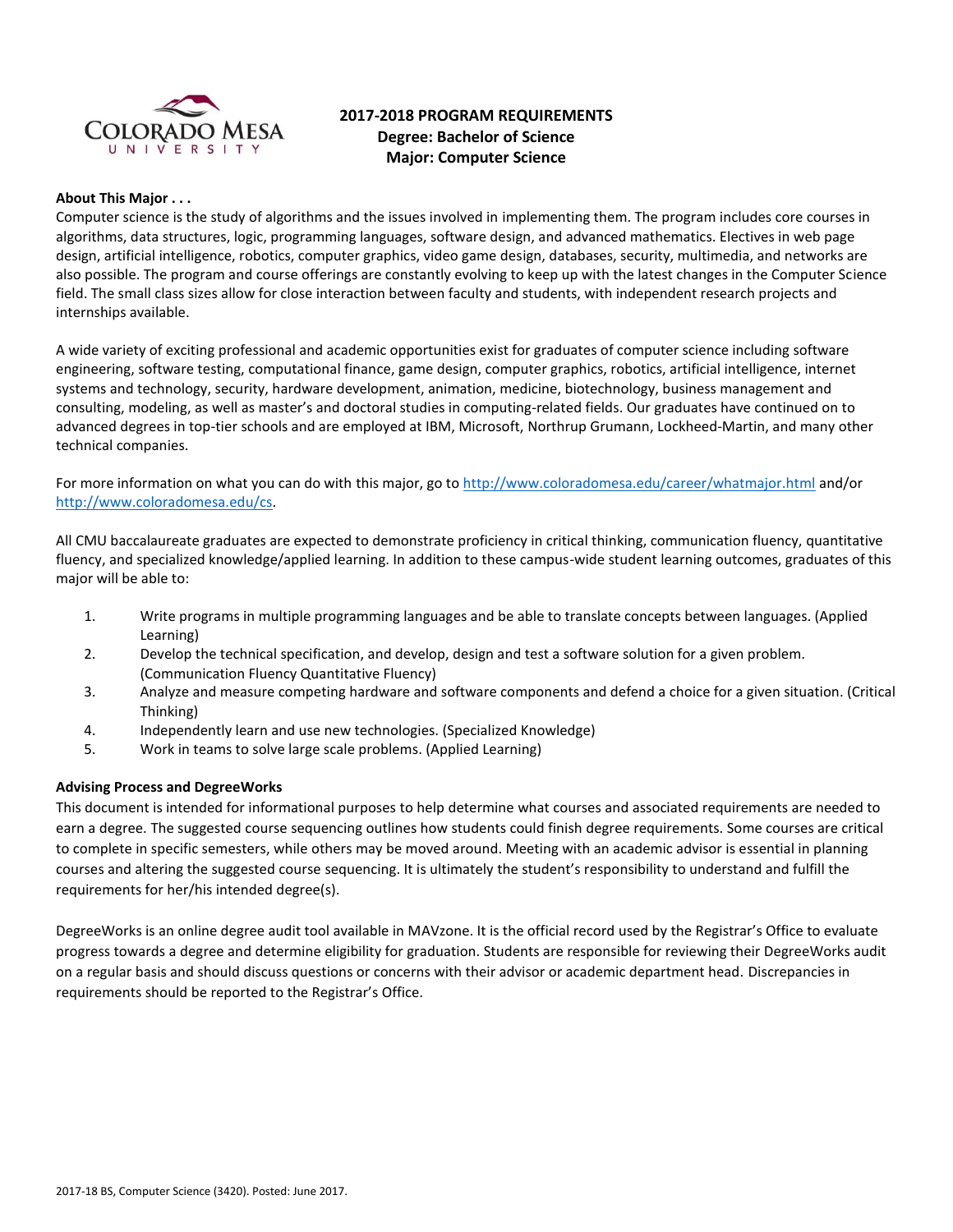# **Graduation Process**

Students must complete the following in the first two months of the semester prior to completing their degree requirements:

- Review their DegreeWorks audit and create a plan that outlines how unmet requirements will be met in the final semester.
- Meet with their advisor and modify their plan as needed. The advisor must approve the final plan.
- Submit the "Intent to Graduate" form to the Registrar's Office to officially declare the intended graduation date and commencement ceremony plans.
- Register for all needed courses and complete all requirements for each degree sought.

Submission deadlines and commencement details can be found at [http://www.coloradomesa.edu/registrar/graduation.html.](http://www.coloradomesa.edu/registrar/graduation.html)

If a student's petition for graduation is denied, it will be her/his responsibility to consult the Registrar's Office regarding next steps.

### **INSTITUTIONAL DEGREE REQUIREMENTS**

The following institutional degree requirements apply to all CMU baccalaureate degrees. Specific programs may have different requirements that must be met in addition to institutional requirements.

- 120 semester hours minimum.
- Students must complete a minimum of 30 of the last 60 hours of credit at CMU, with at least 15 semester hours in major discipline courses numbered 300 or higher.
- 40 upper-division credits (an alternative credit limit applies to the Bachelor of Applied Science degree).
- 2.00 cumulative GPA or higher in all CMU coursework.
- A course may only be used to fulfill one requirement for each degree/certificate.
- No more than six semester hours of independent study courses can be used toward the degree.
- Non-traditional credit, such as advanced placement, credit by examination, credit for prior learning, cooperative education and internships, cannot exceed 30 semester credit hours for a baccalaureate degree; A maximum of 15 of the 30 credits may be for cooperative education, internships, and practica.
- Pre-collegiate courses (usually numbered below 100) cannot be used for graduation.
- Capstone exit assessment/projects (e.g., Major Field Achievement Test) requirements are identified under Program-Specific Degree Requirements.
- The Catalog Year determines which program sheet and degree requirements a student must fulfill in order to graduate. Visit with your advisor or academic department to determine which catalog year and program requirements you should follow.
- See "Requirements for Undergraduate Degrees and Certificates" in the catalog for a complete list of graduation requirements.

# **PROGRAM-SPECIFIC DEGREE REQUIREMENTS**

- A 2.50 GPA is required in the major courses. No more than one "D" may be used in completing major requirements.
- CSCI 310 is offered for different languages for 1-3 credit hours. A student may meet the required in any combination number of languages/courses/hours, to reach a total minimum of 4 hours taken. No language may be counted for credit more than once.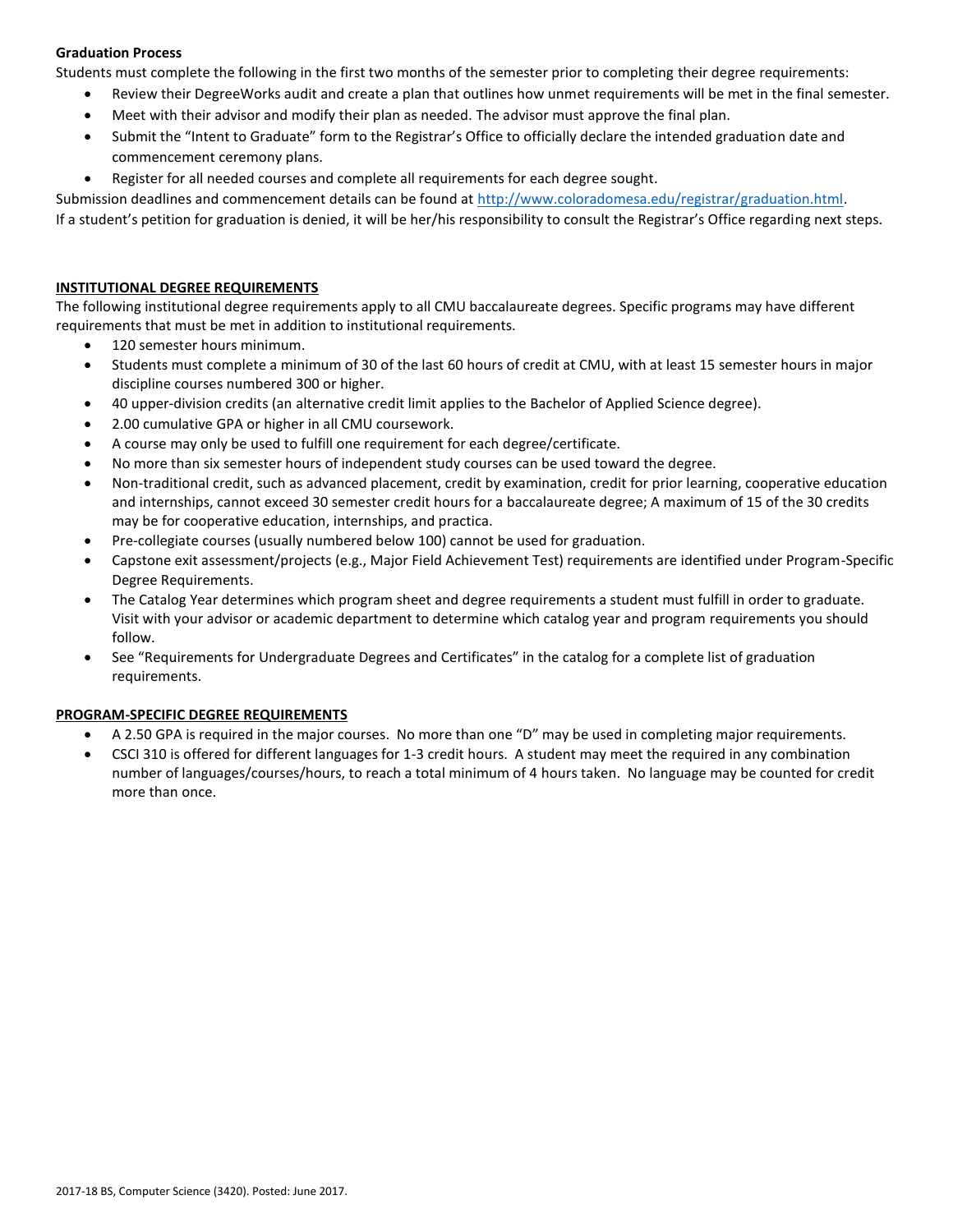### **ESSENTIAL LEARNING REQUIREMENTS** (31 semester hours)

See the current catalog for a list of courses that fulfill the requirements below. If a course is an Essential Learning option and a requirement for your major, you must use it to fulfill the major requirement and make a different selection for the Essential Learning requirement.

**English** (6 semester hours, must receive a grade of "C" or better and must be completed by the time the student has 60 semester hours.)

- $\Box$  ENGL 111 English Composition (3)
- $\Box$  ENGL 112 English Composition (3)

**Mathematics** (3 semester hours, must receive a grade of "C" or better, must be completed by the time the student has 60 semester hours.)

 $\square$  Select one of the following courses: MATH 151 - Calculus I (5) MATH 135 - Engineering Calculus (4) 3 credits will apply to the Essential Learning requirements and 1 or 2 credits will apply to Foundation Courses.

#### **Humanities** (3 semester hours)

 $\square$  Select one Humanities course (3)

#### **Social and Behavioral Sciences** (6 semester hours)

- $\Box$  Select one Social and Behavioral Sciences course (3)
- $\square$  Select one Social and Behavioral Sciences course (3)
- **Natural Sciences** (7 semester hours, one course must include a lab)
	- $\Box$  Select one Natural Sciences course (3)
	- $\square$  Select one Natural Sciences course with a lab (4)

### **History** (3 semester hours)

 $\Box$  Select one History course (3)

**Fine Arts** (3 semester hours)

 $\Box$  Select one Fine Arts course (3)

#### **OTHER LOWER-DIVISION REQUIREMENTS**

#### **Wellness Requirement** (2 semester hours)

- $\Box$  KINE 100 Health and Wellness (1)
- $\Box$  Select one Activity course (1)

# **Essential Learning Capstone** (4 semester hours)

Essential Learning Capstone must be taken after completion of the Essential Learning English and Mathematics requirements, and when a student has earned between 45 and 75 hours.

- ESSL 290 Maverick Milestone (3)
- $\square$  ESSL 200 Essential Speech (1)

# **FOUNDATION COURSES** (16-18 semester hours)

- $\Box$  CSCI 111 CS1: Foundations of Computer Science (4)
- $\Box$  CSCI 112 CS2: Data Structures (4)
- $\Box$  One of the following courses: MATH 151 - Calculus I (2) MATH 135 - Engineering Calculus I (1)
- $\Box$  One of the following courses: MATH 152 - Calculus II (5)

MATH 136 - Engineering Calculus II (4)

 $\square$  STAT 200 - Probability and Statistics (3)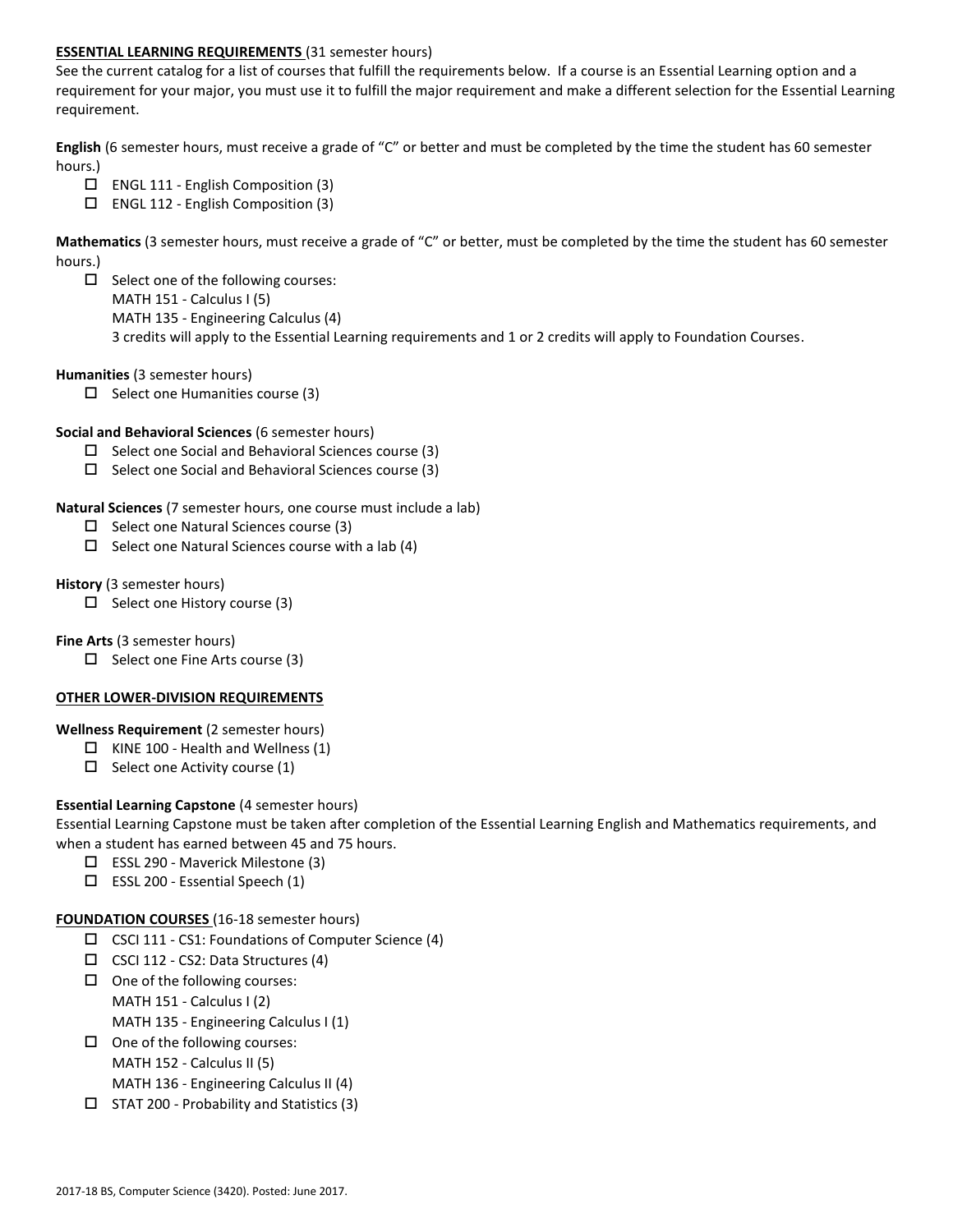**BS, COMPUTER SCIENCE REQUIREMENTS** (41-42 semester hours, 2.5 GPA is required in major courses, no more than one "D" may be used in completing major requirements.)

**Computer Science Core** (26 semester hours)

- $\Box$  CSCI 241 Computer Architecture and Assembly Language (4)
- $\square$  CSCI 250 CS3: Introduction to Algorithms (3)
- $\square$  CSCI 330 Programming Languages (3)
- $\Box$  CSCI 470 Operating Systems Design (3)
- CSCI 484 Computer Networks (3)
- $\square$  CSCI 490 Software Engineering (3)
- MATH 369 Discrete Structures I (3)

Complete 4 semester hours of CSCI 310 - Advanced Programming\*:

- $\square$  CSCI 310
- $\square$  CSCI 310

\* CSCI 310 is offered for different languages for 1-3 credit hours. A student may meet the required in any combination number of languages/courses/hours to reach a total minimum of 4 hours taken. No language may be counted for credit more than once.

#### **Computer Science Choices** (15-16 semester hours)

Select five courses from the following list:

CSCI 306 - Web Page Design III (3) CSCI 322 - Embedded Systems (3) CSCI 333 - UNIX Operating Systems (3) CSCI 337 - User Interface Design (3) CSCI 345 - Video Game Design (3) CSCI 370 - Computer Security (3) CSCI 375 - Object Oriented Programming (3) CSCI 380 - Operations Research (3) CSCI 445 - Computer Graphics (3) CSCI 450 - Compiler Structure (3) CSCI 460 - Database Design (3) CSCI 480 - Theory of Algorithms (3) CSCI 486 - Artificial Intelligence (3) MATH 361 - Numerical Analysis (4)

|  |  | ___________ |  |  |
|--|--|-------------|--|--|
|  |  |             |  |  |
|  |  |             |  |  |
|  |  |             |  |  |

**GENERAL ELECTIVES** (All college level courses appearing on your final transcript, not listed above that will bring your total semester hours to 120 hours. 23-26 semester hours, 5-6 hours of upper division may be needed.)

| □      | <u> 1980 - Johann John Stein, fransk politik (f. 1980)</u> |  |
|--------|------------------------------------------------------------|--|
| □      |                                                            |  |
| □      |                                                            |  |
| $\Box$ |                                                            |  |
| □      |                                                            |  |
| □      |                                                            |  |
| $\Box$ |                                                            |  |
| $\Box$ |                                                            |  |
| $\Box$ |                                                            |  |
| □      |                                                            |  |
| □      |                                                            |  |
| $\Box$ |                                                            |  |
|        |                                                            |  |